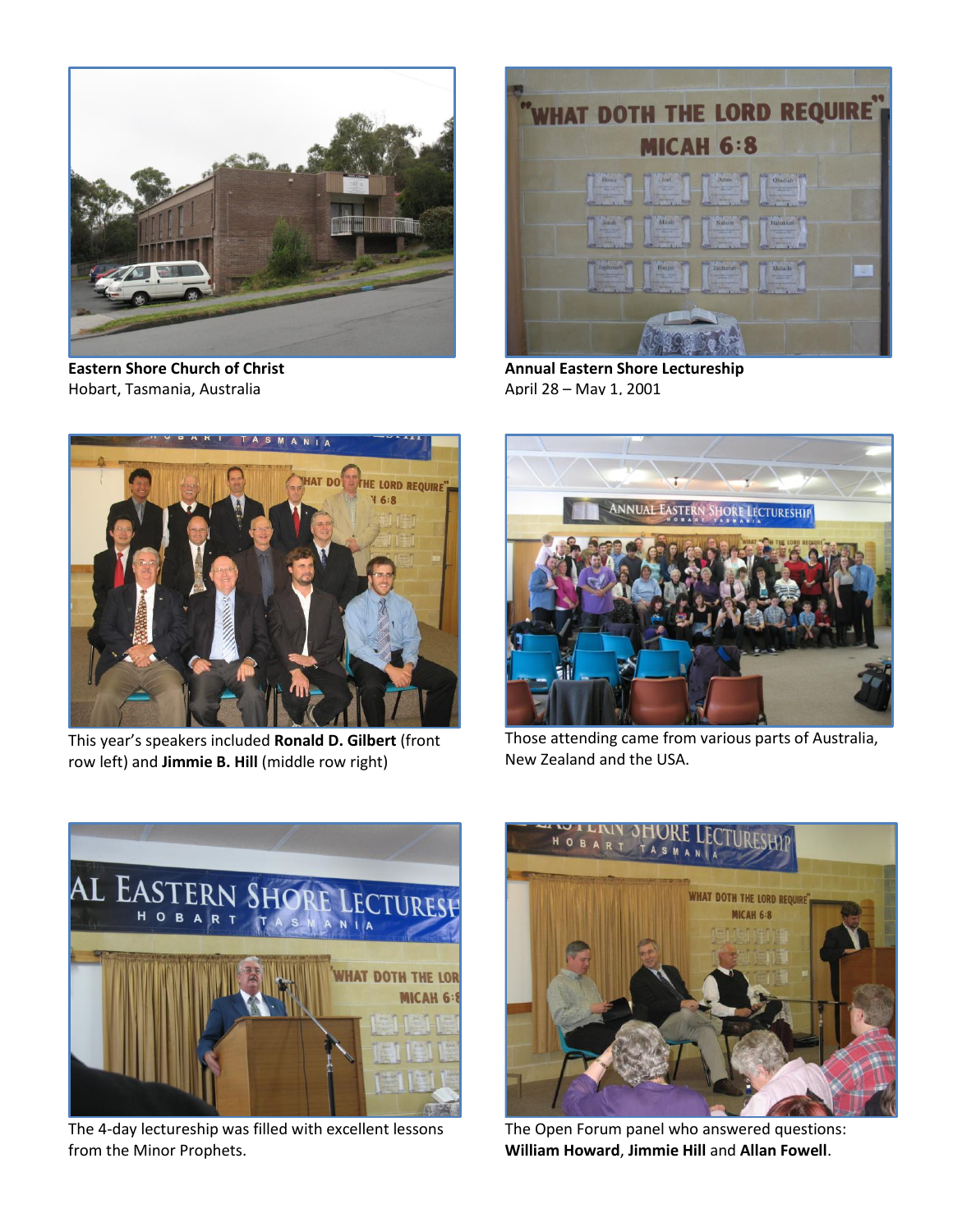

**Ron** and **Carolyn Gilbert Jimmie** and **Linda Hill**





The brethren provided lunch and "tea" (supper) every day in their fellowship hall downstairs.



The Aussie sandwiches were a definite hit!



With the lectures beginning at 9 AM each morning and running most of the day and evening, there was little time for much else. But there was a great view of Mt. Wellington from the church building.



The view of the Hobart harbor on the drive each day.